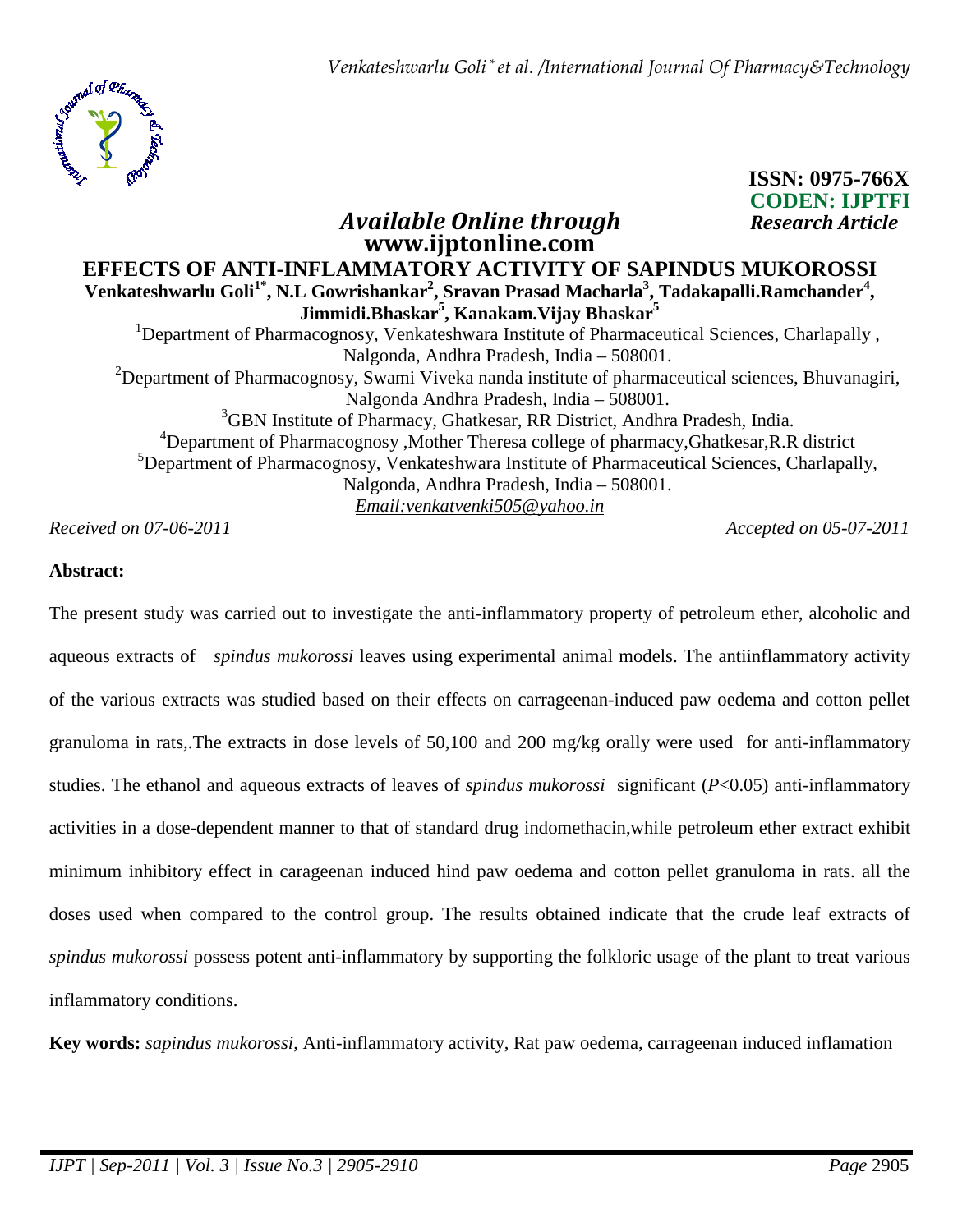### **Introduction**

The plant sapindus mukorossi available in all regions of India and which is used as a folklore medicine for tribal people. This plant is most use ful in shampoos preparations and detergen and it also called soapnut tree. Soap nuts have historically been used in folk remedies as a mucolytic agent, salivation, epilepsy<sup>[1]</sup>, emetic<sup>[2]</sup>, contraceptive<sup>[3]</sup>, and for to treat chlorosis<sup>1</sup> While they do exhibit anti-iflammatory and anti-microbial properties, the effectiveness of some of these folk-remedy treatments have not been subject to extensive scientific scrutiny. However, modern scientific edical research has investigated the use of soapnuts in treating migraines<sup>[4,5]</sup> Investigation of the contraceptive capability of plant saponins have shown some spermicidal capacity for certain extracts. <sup>[6]</sup> While the Sapindus saponins have not been proven be as effective as more commonly used spermicides it has been shown that they are less irritating than chemical alternatives.[7] Soapnuts, such as those of *Sapindus mukorossi*, are among the list of herbs and minerals in Ayurveda. They are a popular ingredient in Ayurvedic shampoos and cleansers. They are used in Ayurvedic medicine as a treatment for eczema, psoriasis, and for removing freckles. Soapnuts have gentle insecticidal properties and are traditionally used for removing lice from the scalp.

### **Materials and Methods**

### **Plant materials**

The leaves of the plant *Sapindus mukorossi*,were freshly collected in cherlapally adjacent regions, Nalgonda, AP, India during jan-feb, 2011. It was identified and authenticated by an expert from the Dept. of botany, kakatiya University, Warangal.

### **Preparation of Extract**

The plant materials were washed thoroughly to remove the dirt and shade dried at room temperature. The dried leaves were coarsely powdered (1kg) and extracted successively with petroleum ether (PEE), ethanol (EE) and water (AE) using Soxhlet apparatus and concentrated under vacuum to obtain a petroleum ether extract (5.46 %), an ethanol extract (16.45 %) and the aqueous extract (10.24 %). Dilution of the extracts were made in saline for pharmacological studies.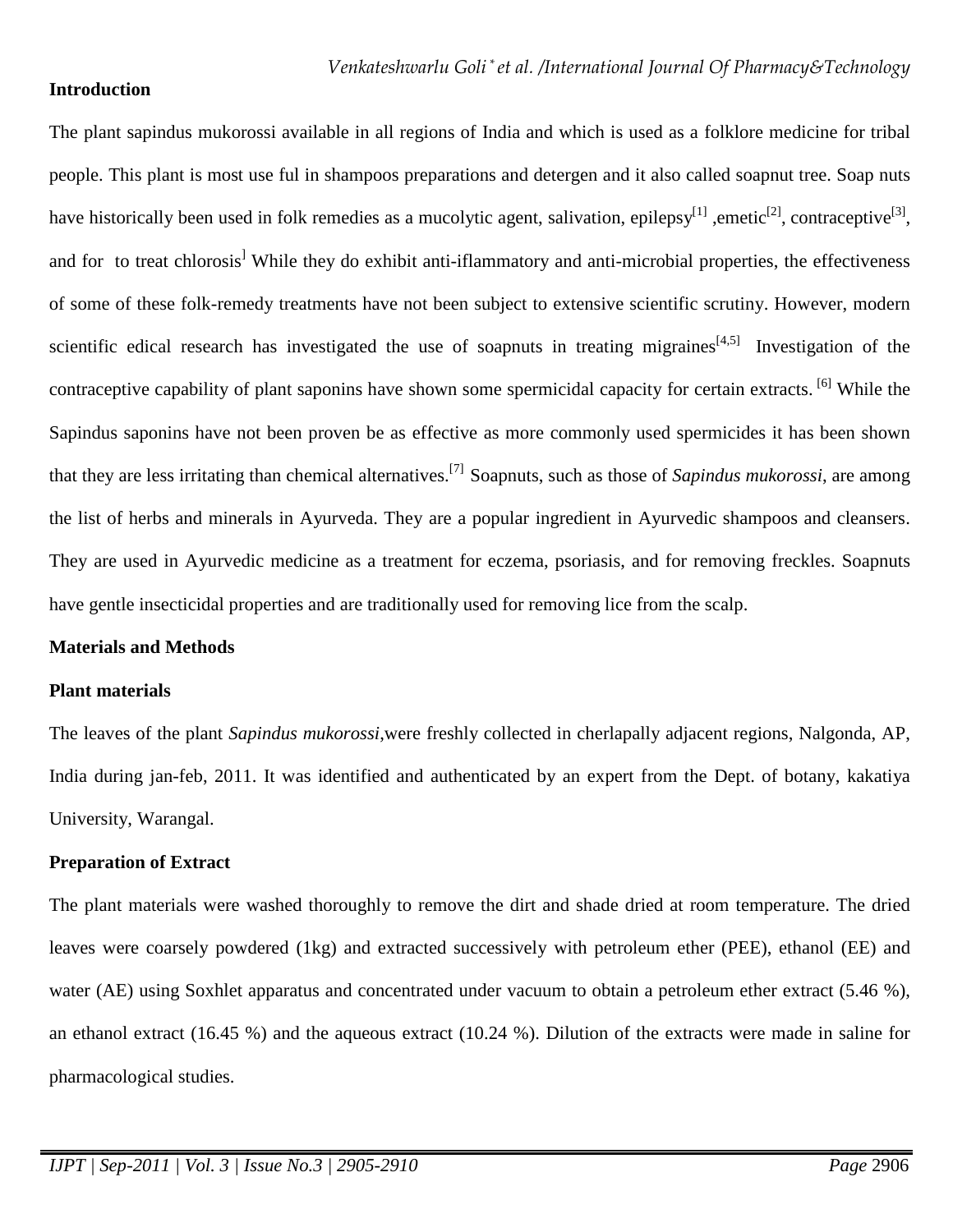## **Animals**

Male albino rats, weighing 150-200g were procured from C.C.M.B, Hyderabad, India. The animals were housed in polypropylene cages with sterile, inert husk materials as bedding. The experimental animals were maintained under controlled environment conditions (12 h light and dark cycle, temperature  $22 \pm 10^{\circ}$ C and relative humidity 40-70 %). The animals were fed with a balanced commercial diet (Hindustan Lever Ltd., Mumbai,India) and water *ad libitum.* All procedures described were reviewed and approved by the institutional ethical committee.

## **Carrageenan - induced rat paw oedema**

The extracts of *Sapindus mukorossi* were evaluated for anti-inflammatory activity by carrageenan induced rat paw oedema method [8]. Following an overnight fast, 50,100 and 200 mg/kg of the petroleum ether, ethanol and aqueous extracts of *Sapindus mukorossi* were orally administered to animals in different groups, using an oral cannula. At the same time, animals in the reference group received 10 mg/kg indomethacin orally, while animals in the control group received saline, at a dose of 2 ml/kg. The paw volume was measured just before and 1, 2, 3 and 4 hr after the carrageenan injections using plethysmometer. The animals were pretreated with all the drugs 1hr before the administration of carrageenan. Acute inflammation was produced by the subplantar administration of 0.1 ml of 1% carrageenan in normal saline in the right paw of the rats. The left paw served as a reference to noninflammed paw for comparison. Mean increase in paw volume was measured and percentage ofinhibition was calculated.

Percentage inhibition of edema=  $1 - Vt X 100$ 

 *Vc* 

### **Statistical analysis**

Data are presented as mean  $\pm$  S.D and the statistical significance of observed difference between the value in the different groups were determined by student's t-test and results were considered statistically significant when *P*< 0.05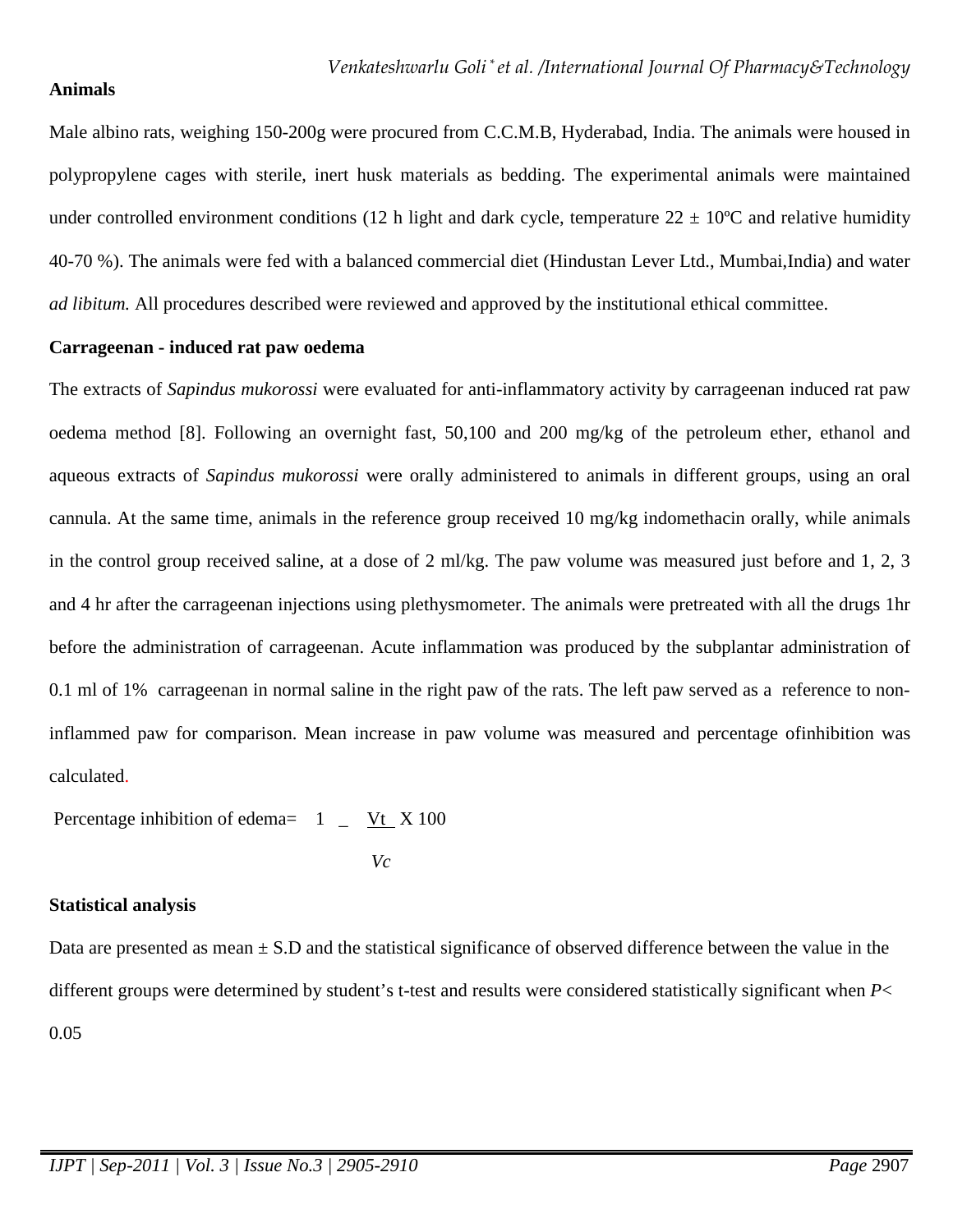## **Results and discussion**

*Sapindus mukorossi* extracts (EE and AE) were observed to significantly reduce the edema induced by carrageenan better than PEE in a dose dependent manner. This is an indication of anti-inflammatory effect of the extracts.. Inflammatory processes are the physiological response of the organism to different stimuli such as trauma, infections or immunological mechanisms[9] The presence of edema is one of the prime signs of inflammation[10]. The method was chosen for this study since edema induced by carrageenan is the most prominent acute experimental model in search for new anti-inflammatory drugs[11]. It is known that carrageenaninduced paw edema involves many mediators which induce inflammatory reaction in two different phases[12]. The initial phase is attributed to the release of mediators such as histamine, serotonin and bradykinin[13]. The second phase of oedema is due to the release of prostaglandins, protease and lyosome in tissues[14]. There was significant differences observed throughout the experiment between control and indomethacin treated groups. The inflammatory granuloma is a typical feature of established chronic inflammatory reaction[15]. The dry weight of the pellet correlates with the amount of granulomatous tissue. The EE and AE extracts (200mg/kg) were effectively and significantly reduced. These data showed the ability of the extracts in reducing the number of fibroblasts, and synthesis of collagen and mucopolysaccharides, which are natural proliferative events of granulation tissue formation. Thus, the results of this study confirmed the traditional uses, claiming that *Sapindus mukorossi* leaves has potent anti-inflammatory activity.

However, to know the exact mechanism of action of *sapindus mukorossi* leaf extracts, further study with purified fractions is warranted.

| Group        | Dose | Time(hr)         | 1 <sup>hr</sup>                     | 2 <sup>hr</sup>                     | 3 <sub>hr</sub>  | 4 <sup>hr</sup>  | of<br>$\%$ |
|--------------|------|------------------|-------------------------------------|-------------------------------------|------------------|------------------|------------|
|              |      |                  |                                     |                                     |                  |                  | inhibition |
| Control      | 2ml  | $39.02 \pm 1.02$ | $64.29 \pm 3.21$                    | $86.68 \pm 5.12$                    | $96.43 \pm 7.37$ | $112.07\pm81.$   |            |
| indomethacin | 10   |                  | $32.40 \pm 1.56$   $36.32 \pm 2.16$ | $48.28 \pm 2.10$                    | $46.92 \pm 1.43$ | $44.43 \pm 1.52$ | 49.45      |
| <b>PEE</b>   | 50   | $37.96 \pm 2.78$ | $59.54 \pm 4.32$                    | $78.07 \pm 5.62$ 69.92 $\pm 6.74$   |                  | $65.89 \pm 5.94$ | 20.44      |
|              | 100  | $34.88 \pm 1.97$ | $\frac{52.27 \pm 3.62}{ }$          | $77.27 \pm 5.72$                    | $64.04 \pm 4.79$ | $65.55 \pm 4.13$ | 25.42      |
|              | 200  | $32.96 \pm 1.56$ | $147.54 \pm 3.16$                   | $62.07 \pm 3.02$   $57.92 \pm 2.54$ |                  | $56.89 \pm 3.61$ | 36.84      |

**Table-1: Effects of various extracts of** *Anisomeles malabarica* **on carrageenan – induced rat paw oedema.**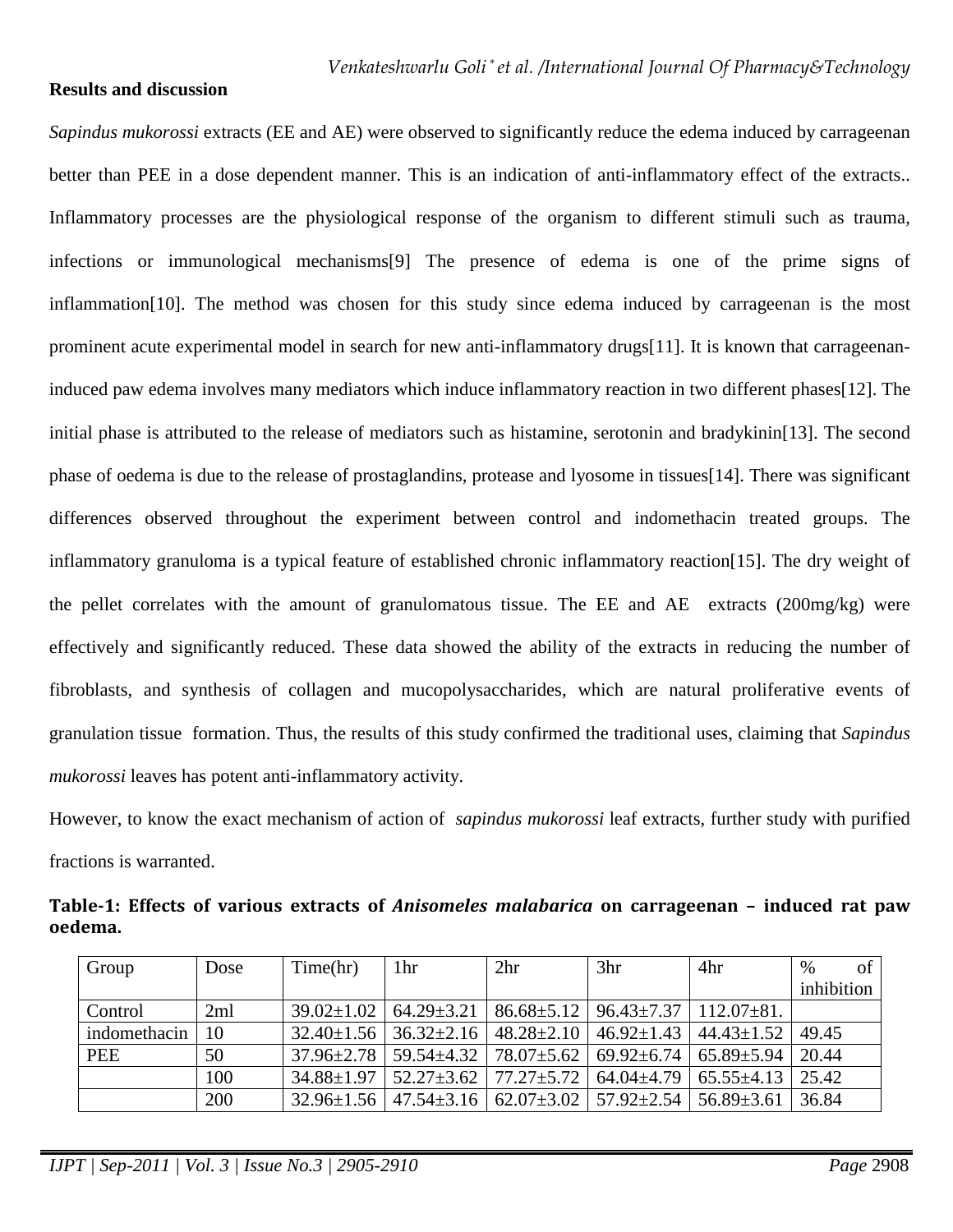*Venkateshwarlu Goli \* et al. /International Journal Of Pharmacy&Technology*

| EE | 50  | $37.96\pm2.76$   $58.54\pm4.26$   $76.07\pm5.32$   $66.92\pm4.74$   $62.89\pm5.91$   23.18     |  |       |
|----|-----|------------------------------------------------------------------------------------------------|--|-------|
|    | 100 | $34.96\pm1.66$   49.54 $\pm3.26$   64.07 $\pm4.32$   62.92 $\pm3.74$   60.89 $\pm4.81$         |  | 32.28 |
|    | 200 | $31.76 \pm 1.56$   41.32 $\pm$ 1.16   54.45 $\pm$ 1.10   52.86 $\pm$ 1.43   50.72 $\pm$ 1.52   |  | 44.81 |
| AE | 50  | $34.91\pm2.73$   56.52 $\pm4.16$   72.09 $\pm5.16$   68.86 $\pm4.82$   64.88 $\pm4.91$   24.32 |  |       |
|    | 100 | $33.96\pm1.76$   49.54 $\pm3.26$   72.09 $\pm5.16$   62.92 $\pm2.74$   60.89 $\pm4.81$         |  | 32.61 |
|    | 200 | $31.52\pm1.56$   40.32 $\pm1.03$   50.32 $\pm1.12$   51.52 $\pm1.08$   50.31 $\pm1.14$         |  | 45.69 |

*Values are expressed as mean*  $\pm$  *S.D.* ( $n=6$ ).  $P<0.05$ , significantly compared to the control *PEE→petrolium ether extract EE→Ethanolic extract AE→aqueous extract* 

### **Refarences**

- 1. P. C. Maiti; S. Roy; and A. Roy (November 1968). "Chemical investigation of Indian soapnut, Sapindus laurifolius Vahl.". Cellular and Molecular Life Sciences (Birkhäuser Basel) **24** (11): pp. 1091.
- 2. D.K. Arulmozhi; A. Veeranjaneyulu; S.L. Bodhankar; S.K. Arora (17 February 2004). "Pharmacological studies of the aqueous extract of Sapindus trifoliatus on central nervous system: possible antimigraine mechanisms". Journal of Ethnopharmacology (Elsevier Ireland Ltd.) 97 (3): pp. 491–496.
- 3. S. Garg, G. Doncel, S. Chabra, S.N. Upadhyay and G.P. Talwar, Synergistic activity of neem seed extract, reetha saponins and quinine hydrochloride. Contraception 50 (1994), pp. 185–190.
- 4. Austin, Daniel F. (2004). Florida Ethnobotany. CRC Press. pp. 601–603.
- 5. D.K. Arulmozhi; A. Veeranjaneyulu; S.L. Bodhankar; S.K. Arora (March 2005). "Effect of Sapindus trifoliatus on hyperalgesic in vivo migraine models". Brazilian Journal of Medical and Biological Research 38 (3): pp. 469–475.
- 5. B.S. Setty, V.P. Kamboj and N.M. Khanna, Screening of Indian Plants for biological activity Part. VII. Spermicidal activity of Indian plants. Indian J Exp Biol 15 (1977), pp. 231–232.
- 6. P. Ojha; J. P. Maikhuri; G. Gupta (August 2003). "Effect of spermicides on Lactobacillus acidophilus in vitro nonoxynol-9 vs. Sapindus saponins". Contraception (Elsevier Science Inc.) 68 (2): pp. 135–138. 27 August 2003.